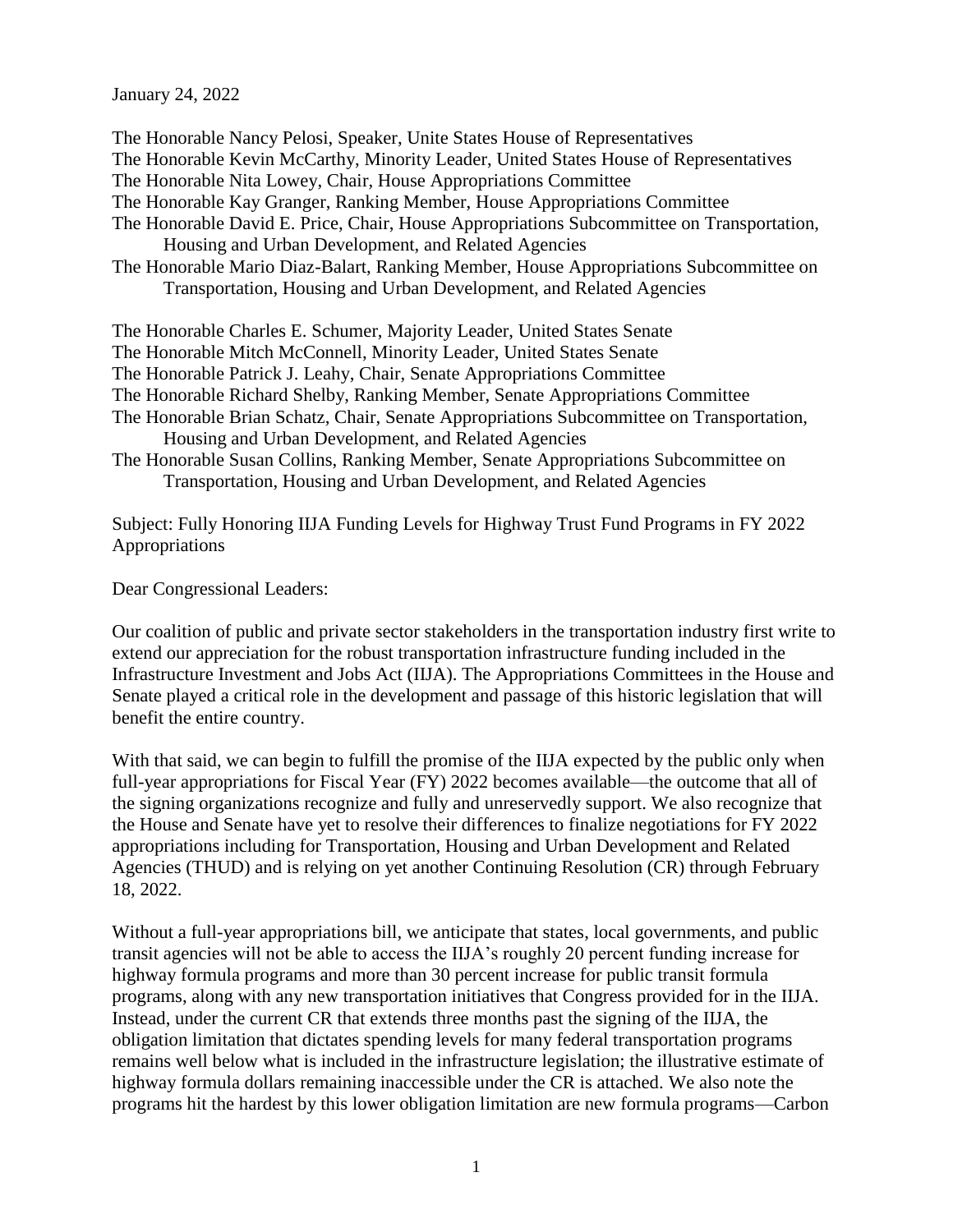Reduction and PROTECT—which will force state and local governments to delay implementation of a key Congressional priority in the IIJA.

The signing organizations have advocated for and continue to advocate for a full-year appropriations bill. However, a delay of almost six months since the beginning of FY 2022 in providing the much-touted funding increases from the IIJA is wholly unacceptable and will cause significant project disruptions, reduced construction and manufacturing employment, and delays in delivering critical transportation infrastructure improvements—just when Americans were promised the most ambitious infrastructure package of our time.

Given the hard work and effort that Congress put into the IIJA, we urge you to put the muchneeded infrastructure and safety investments envisioned in this bipartisan package to work as soon as possible. We do not make this request lightly, but if Congress is unable to finish the THUD Appropriations bill by February 18, 2022, we ask that Congress includes an anomaly to provide full obligation limitation levels in any future CR in order to fully honor the IIJA's funding levels for all transportation-related programs.

Thank you again for providing record-high levels of transportation appropriations in the IIJA and we ask that you pass the FY 2022 THUD Appropriations bill as soon as possible—or provide the necessary anomaly—in order to fully realize the full potential of this historic infrastructure legislation.

> Alliance for Automotive Innovation American Association of State Highway and Transportation Officials American Bus Association American Coal Ash Association American Concrete Pavement Association American Concrete Pipe Association American Concrete Pumping Association American Council of Engineering Companies American Foundry Society American Highway Users Alliance American Institute of Steel Construction American Iron and Steel Institute American Public Transportation Association American Public Works Association American Road and Transportation Builders Association American Society of Civil Engineers American Subcontractors Association American Traffic Safety Services Association American Trucking Associations Associated Equipment Distributors Associated General Contractors of America Association for the Improvement of American Infrastructure Association of Equipment Manufacturers Association of Metropolitan Planning Organizations Auto Care Association Community Transportation Association of America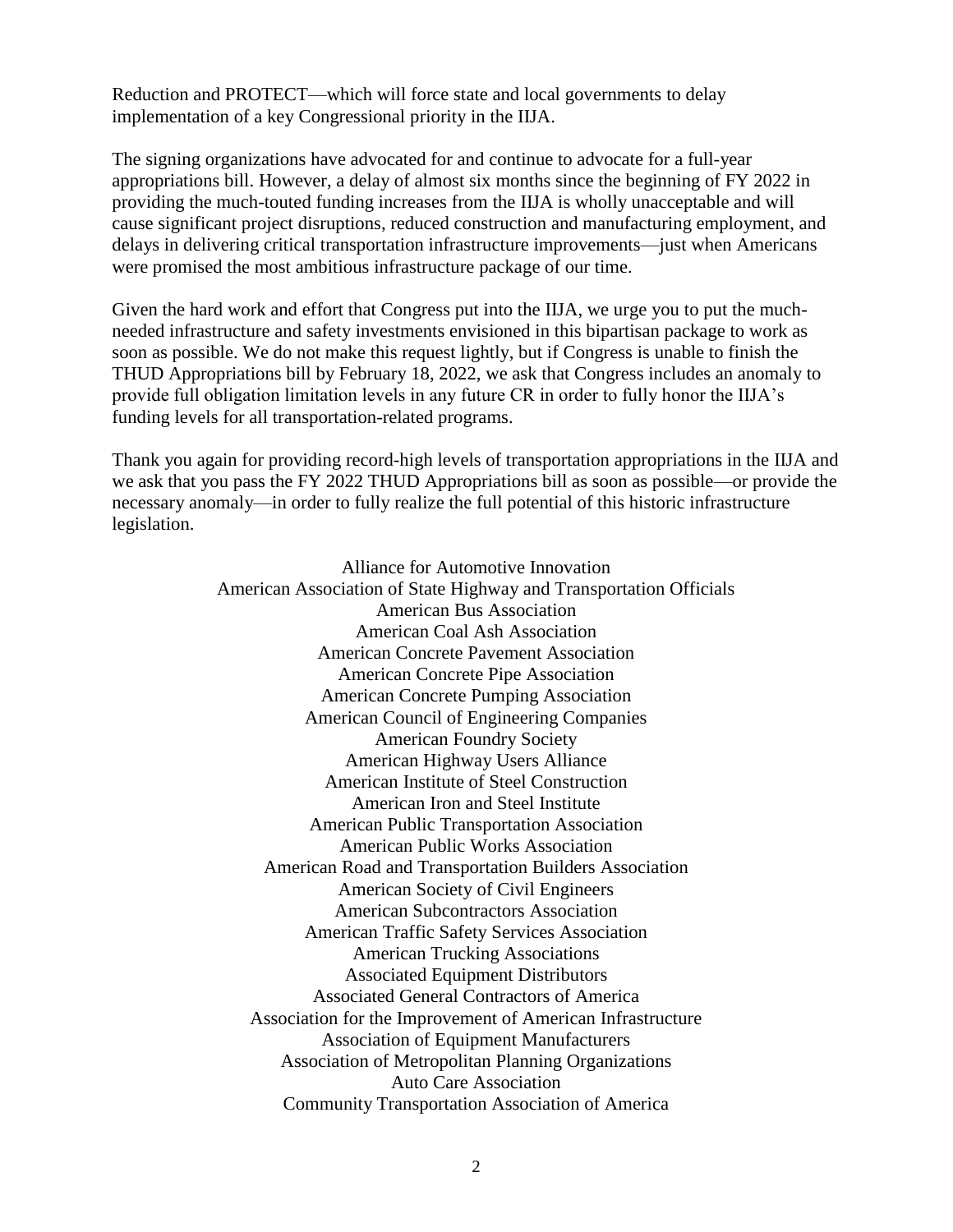Construction & Demolition Recycling Association Design-Build Institute of America FP2, formerly the Foundation for Pavement Preservation Government Finance Officers Association Governors Highway Safety Association Institute of Makers of Explosives Institute of Transportation Engineers International Bridge, Tunnel, and Turnpike Association ITS America Laborers' International Union of North America League of American Bicyclists National Asphalt Pavement Association National Association of Counties National Association of County Engineers National Association of Development Organizations National Association of Regional Councils National Association of Surety Bond Producers National League of Cities National Ready Mixed Concrete Association National Retail Federation National Rural Letter Carriers' Association National Safety Council National Society of Professional Surveyors National Steel Bridge Alliance National Stone, Sand, and Gravel Association National Utility Contractors Association National Association of Home Builders NATSO, representing travel plazas and truckstops Owner-Operator Independent Drivers Association Portland Cement Association Precast/Prestressed Concrete Institute RV Industry Association Safe Routes Partnership Specialized Carriers & Rigging Association Steel Manufacturers Association Subsurface Utility Engineering Association The Association of Union Constructors The Surety & Fidelity Association of America Tire Industry Association U.S. Chamber of Commerce U.S. Geospatial Executives Organization